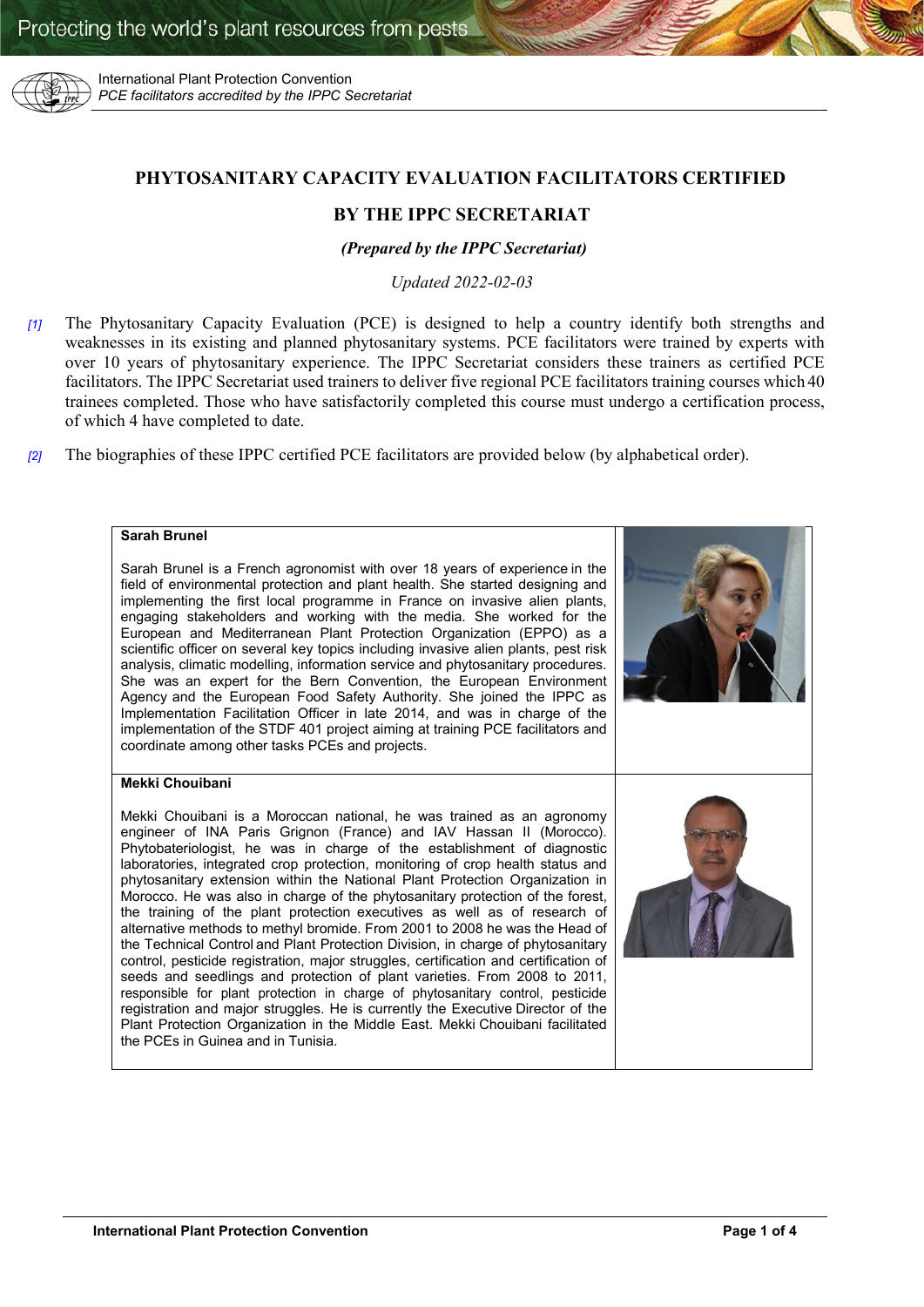## **Magdalena Gonzáles Arroyo**

Magda Gonzalez Arroyo is a citizen of Costa Rica. She has been working for the NPPO for over 30 years in phytosanitary certification programs, preparation of procedures and legislation related to phytosanitary issues. She was the Director of the NPPO for four years and is currently Head of the Department of Standards and Regulations. She was for eight years one of the Latin America representatives in the Standards Committee of the IPPC. She was a member of the WTO's Standards and Trade Devolpment Facility (STDF) in 2006-2008 and also participated in the negotiating team of Costa Rica on various free

trade agreements (e.g. Central America - USA, EU, China, Singapore). She currently serves as a member of the Implementation and Capacity Development Committee (IC) of the IPPC and is involved in the global initiative programme on Maximum Residue Limit (MRLs) in relation to minor uses of pesticides.



## **Francisco Gutierrez**

Francisco Gutierrez is the current Technical Director of the Plant Health Department of the Belize Agricultural Health Authority, a post he has held for the past eighteen. In his current post he has the responsibility of managing and coordinating the activities of the department, including pest surveillance programmes, pest diagnostic services, export certification, phytosanitary import services, pest risk analysis, maintenance of pest free areas, eradication, and internal quarantine as well as issues dealing with phytosanitary legislation. In this role he represents his organization in various national and regional technical committees involved in trade-related matters, food security and biosecurity.

He has been quite involved in IPPC related activities in the past fifteen years. From 2008 to 2014 he was the representative for Latin America and the Caribbean in the CPM Bureau of the IPPC for three consecutive terms. In 2017, he was selected as the representative for Latin America and the Caribbean for the newly established Implementation and Capacity Development Committee of the CPM (2018-2020). He was again nominated for a second period in this committee. In 2016 he was selected as a participant at the workshop for Phytosanitary Capacity Evaluation (PCE) Facilitators in Punta Leona, Costa Rica under [the Standards Trade and](http://www.standardsfacility.org/PG-401)  [Development Facility \(STDF\) project 401](http://www.standardsfacility.org/PG-401) where participants were trained to broaden and enhance their expertise in facilitating the application of the PCE tool. In 2019, he facilitated a full-fledged PCE for the NPPO of Nicaragua and is now a certified PCE evaluator.



### **Jeffrey Jones**

Jeffrey Jones is an international phytosanitary consultant with extensive experience. He hails from the Caribbean where he worked as the head of the Plant Protection Department in Barbados for many years. He worked with the IPPC Secretariat for 12 years as the senior officer managing the phytosanitary capacity development programme from 1998 to 2010. He spearheaded the development of the various stages of the PCE and applied it for projects in dozens of countries. Since leaving the IPPC Secretariat, he continues to provide support to the IPPC's phytosanitary capacity development programme drafting global manuals (7 to date). He also does consultancies with international organizations such as the WTO, the Inter-American Development Bankand the Institute for Cooperation in Agriculture (IICA).

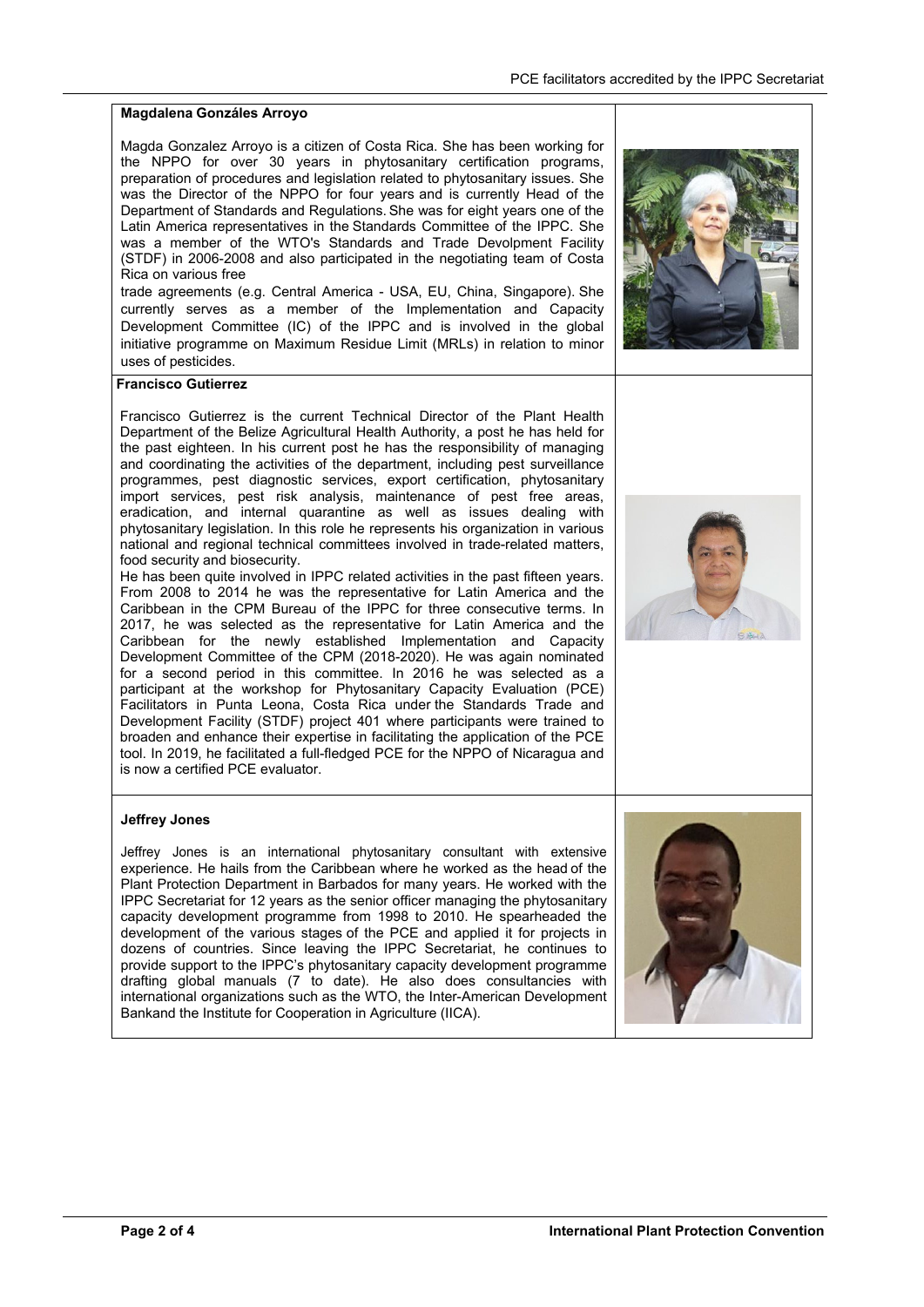#### **Ketevan Lomsadze**

Ketevan Lomsadze is a national of Georgia working in the field of plant protection since 2006. Her working experience started in the Georgian Plant Protection Organization, where she worked as a main specialist for different divisions of the NPPO. Later she contributed to the institutional building of the Georgian NPPO through the EU funded program "Comprehensive Institutional Building of the National Food Agency" at the Ministry of Agriculture of Georgia. She has been serving as an Implementation Facilitation Officer of the Implementation Facilitation Unit of the IPPC since 2015.

### **Alphonsine Louhouari Tokozaba**

Alphonsine Louhouari Tokozaba is a national of the Republic of Congo, working at the Ministry of Agriculture, Livestock and Fisheries, specifically at the Directorate of Plant Protection. She was trained as anAgronomist Engineer and is the Director of Plant Protection since June2018), the Official Contact Point of the IPPC for her country, and an African representative of the IPPC Standards Committee. She is also aconsultant to the Inter-State Committee for Pesticides in Central Africa (CPAC), the regulatory body for pesticide management in Central Africa. She coordinated several FAO phytosanitary projects, in particular one related to Fall Armyworm. She facilitated the PCE in Madagascar.



### **Chiluba Mwape**

Chiluba Mwape is a Zambian national with over 20 years of experience working on international trade issues and SPS measures at national, regional and global levels. He holds an MSc in Agriculture – Crop Protection and BSc in Agriculture – Crop Production. He spent 17 years rising through the ranks as an SPS officer serving the Government of the Republic of Zambia under the Ministry of Agriculture – Plant Quarantine and Phytosanitary Services. He has worked as an Sanitary and Phytosanitary Programme Officer at the Southern African Development Community (SADC) Secretariat providing strategic guidance to regional SPS structures and coordinating implementation of activities related to the World Trade Organization Sanitary and Phytosanitary Agreement, International Plant Protection Convention, *Codex Alimentarius* Commission and the World Organization for Animal Health. Currently, Chiluba Mwape is working as an Agricultural Value Chain Expert under the Trade and Commodities Directorate of the Centre for Agriculture and Biosciences International. He facilitated the application of the Phytosanitary Capacity Evaluation (PCE) tool for the National Plant Protection Organizations (NPPOs) of Kenya and Somalia.

## **Ana Peralta Ottonello**

Ana Peralta is native of Uruguay and agronomist with 40 years of experience in the field of plant protection and phytosanitary regulations. She began her career at the national level as a university professor in plant pathology and continued as director of phytosanitary laboratories of the NPPO of Uruguay. She has worked for more than two decades in different positions and groups for the Southern Cone Regional Plant Protection Organization (COSAVE), acting for 8 years as Coordinating Secretary. In this position she has been closely involved in the activities of the IPPC. Between 2010 and 2016 she worked for the IPPC Secretariat as a Senior Capacity Building Specialist and was responsible for the management of implementation projects and activities. She is currently an international phytosanitary consultant.